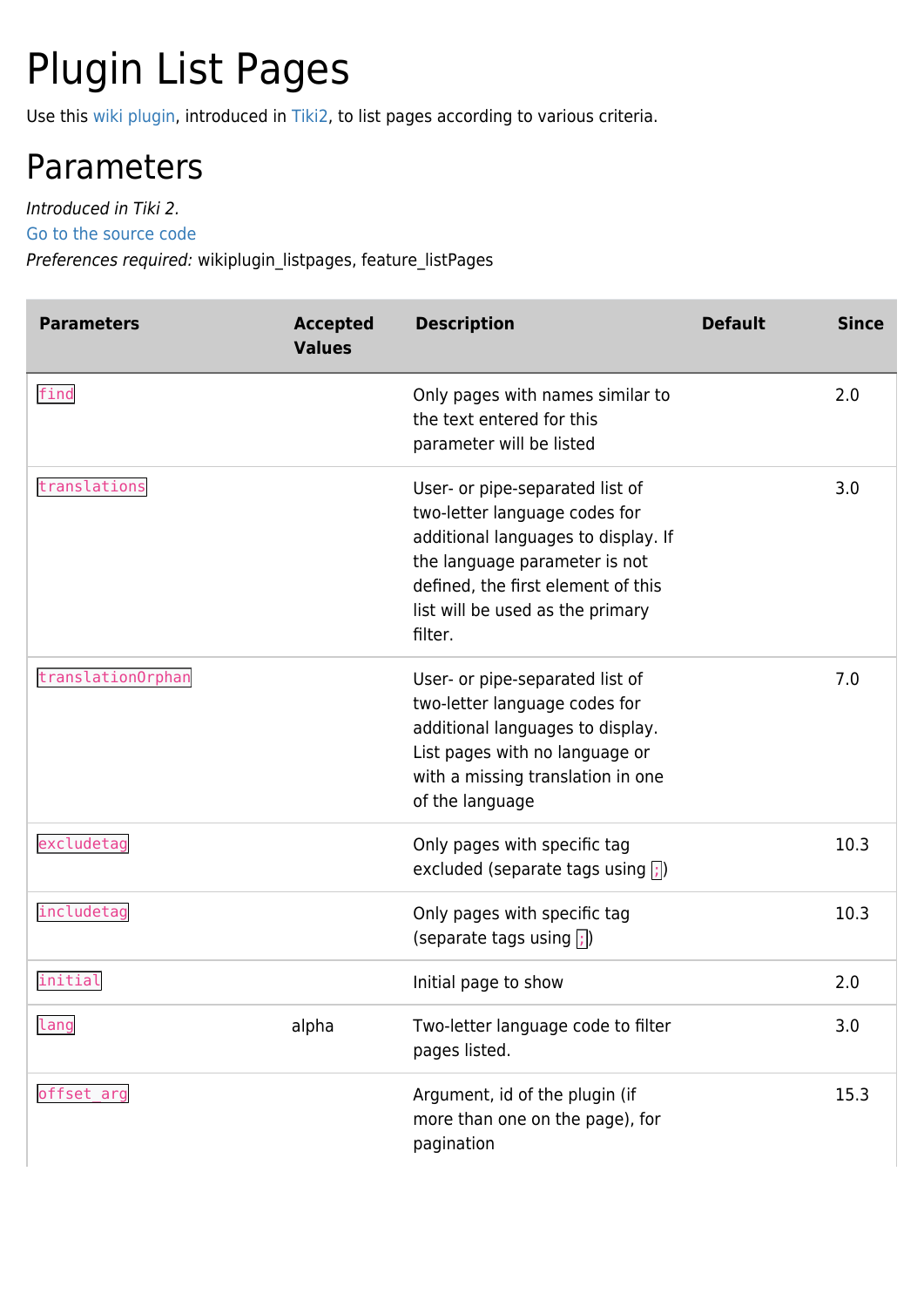| lang0rphan        | alpha             | Two-letter language code to filter<br>pages listed. Only pages not<br>available in the provided language<br>will be listed.                                             |              | 3.0  |
|-------------------|-------------------|-------------------------------------------------------------------------------------------------------------------------------------------------------------------------|--------------|------|
| pagination        | (blank)<br>у<br>n | Turn on pagination                                                                                                                                                      |              | 15.3 |
| start             |                   | When only a portion of the page<br>should be included, specify the<br>marker from which inclusion<br>should start.                                                      |              | 5.0  |
| end               |                   | When only a portion of the page<br>should be included, specify the<br>marker at which inclusion should<br>end.                                                          |              | 5.0  |
| length            | int               | Number of characters to display                                                                                                                                         |              | 5.0  |
| max               | int               | Limit number of items displayed<br>in the list. Default is to display all.                                                                                              | $-1$         | 2.0  |
| offset            | digits            | Result number at which the listing<br>should start.                                                                                                                     | $\mathbf 0$  | 2.0  |
| sort              | text              | Sort ascending or descending on<br>any field in the tiki_pages table.<br>Syntax is field name followed by<br>asc or _desc. Two examples:<br>lastModif desc pageName asc | pageName_asc | 2.0  |
| showCheckbox      | (blank)<br>у<br>n | Option to show checkboxes                                                                                                                                               | y            | 7.0  |
| exact_match       | (blank)<br>у<br>n | Page name and text entered for<br>the filter parameter must match<br>exactly to be listed                                                                               |              | 2.0  |
| for_list_pages    | (blank)<br>у<br>n |                                                                                                                                                                         | У            | 2.0  |
| only_orphan_pages | (blank)<br>У<br>n | Only list orphan pages                                                                                                                                                  |              | 2.0  |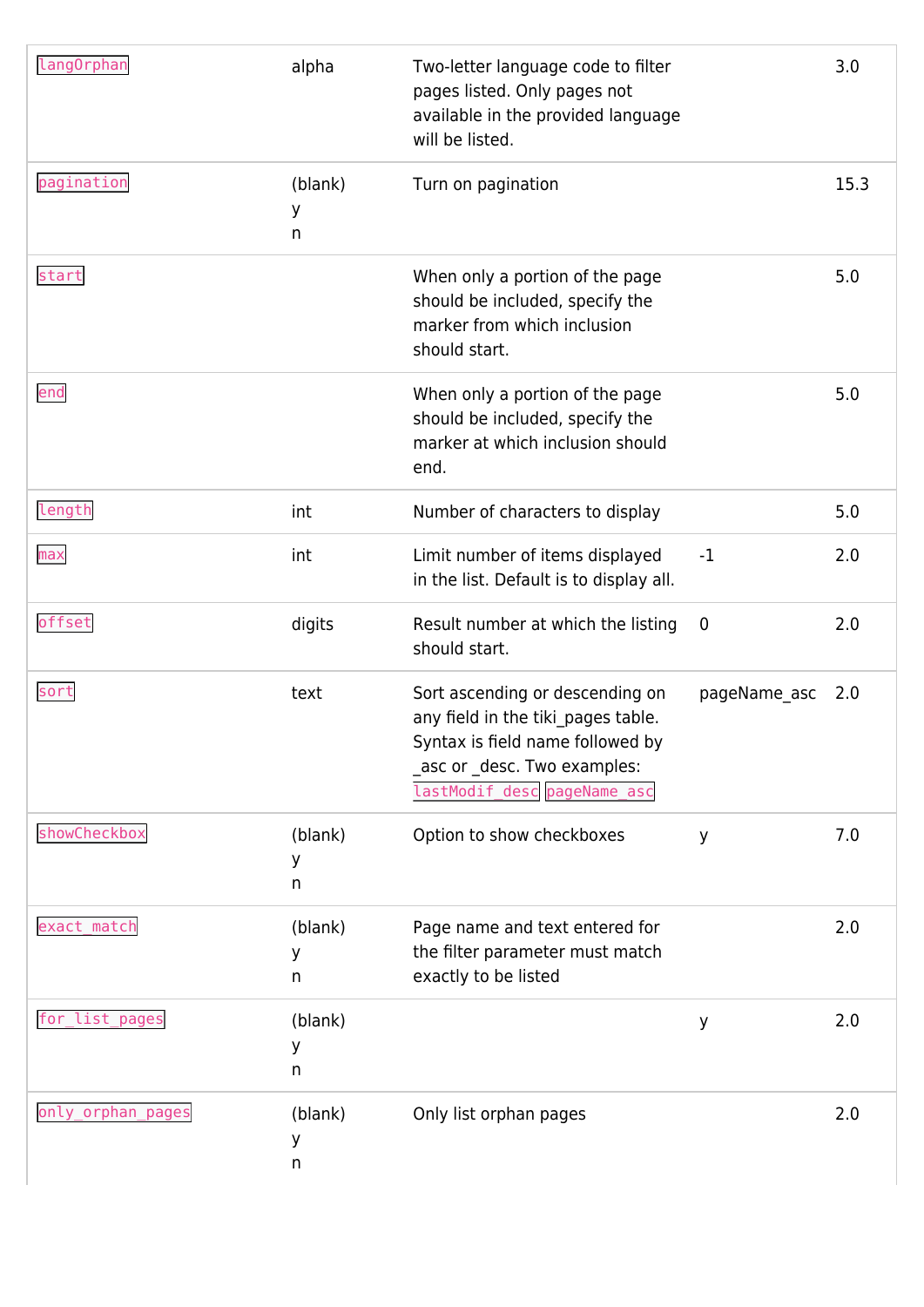| showNameAndDescriptionOnly | (blank)<br>У<br>n                                             | Show only the page names and<br>descriptions                                                                                                                                                                                                                                                                                                                                         |   | 24.0 |
|----------------------------|---------------------------------------------------------------|--------------------------------------------------------------------------------------------------------------------------------------------------------------------------------------------------------------------------------------------------------------------------------------------------------------------------------------------------------------------------------------|---|------|
| showNameOnly               | (blank)<br>у<br>n                                             | Show only the page names                                                                                                                                                                                                                                                                                                                                                             |   | 2.0  |
| showPageAlias              | (blank)<br>У<br>n                                             | Show page alias in the list                                                                                                                                                                                                                                                                                                                                                          |   | 2.0  |
| structHead                 | (blank)<br>У<br>n                                             | Filter by structure head                                                                                                                                                                                                                                                                                                                                                             |   | 2.0  |
| categId                    | Valid<br>category ID<br>or list<br>separated by<br>$: +$ or - | Filter categories by Id numbers.<br>Use different separators to filter<br>as follows:<br>$\left  \cdot \right $ - Page is in any of the specified<br>categories. Example: 1:2:3<br>$\mathbb{H}$ - Page must be in all of the<br>specified categories. Example:<br>$1+2+3$<br>$\lceil$ - Page is in the first specified<br>category and not in any of the<br>others. Example: $1-2-3$ |   | 2.0  |
| exclude_pages              | pagename<br>separator: $\Box$                                 | Wiki page names to be excluded<br>from list                                                                                                                                                                                                                                                                                                                                          |   | 19.0 |
| showNumberOfPages          | (blank)<br>у<br>n                                             | Show the number of pages<br>matching criteria                                                                                                                                                                                                                                                                                                                                        | n | 10.3 |

## Example

This code,

```
{listpages find="module" exact_match="y"}
```
#### Would produce on this site:

|             | <b>Last</b>              | Last |  |  |                                       |
|-------------|--------------------------|------|--|--|---------------------------------------|
| <b>Page</b> | Hits modification author |      |  |  | Version Links Backl. Lang. Categories |